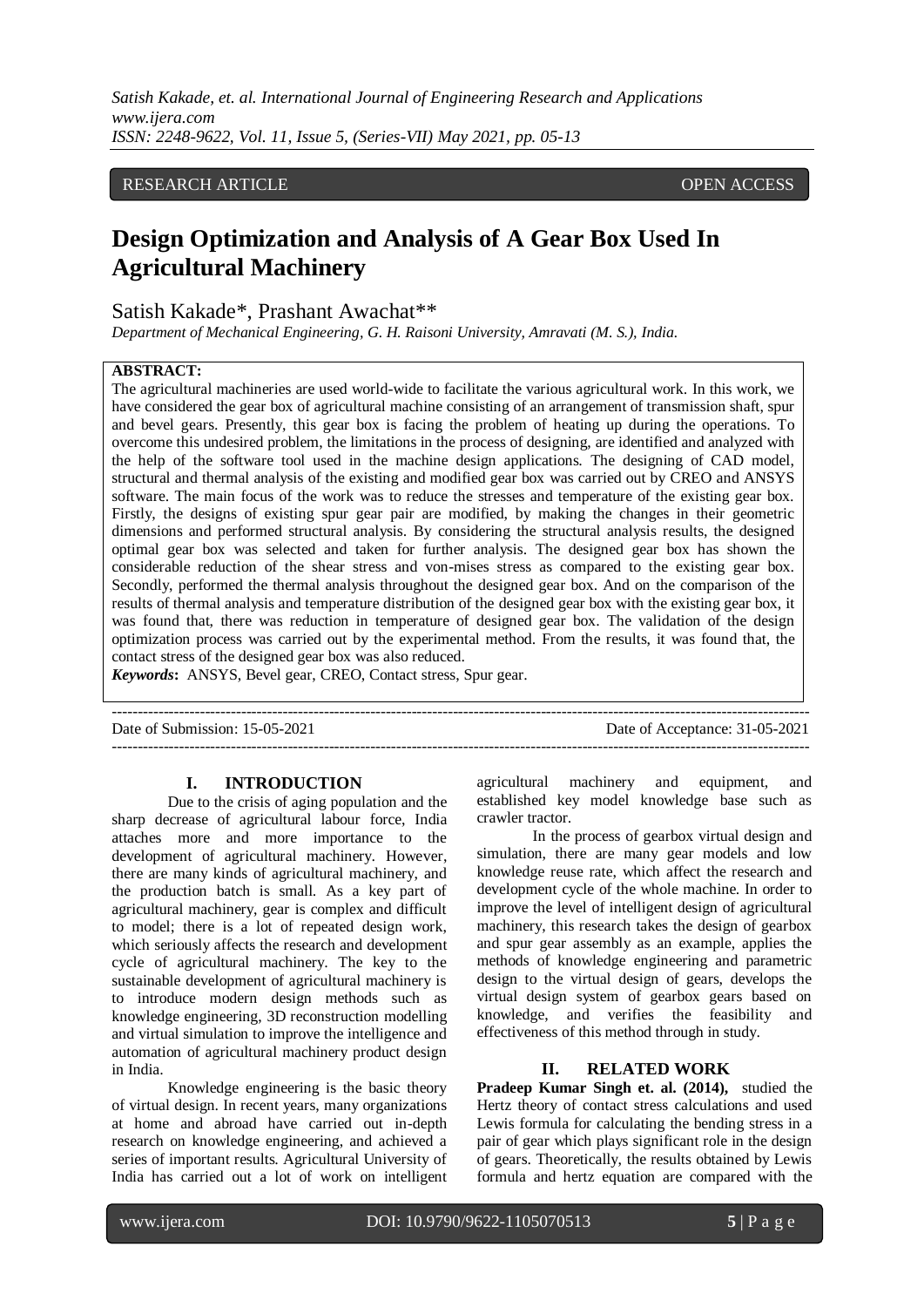results of finite element analysis of spur gear. And from the results it was found that, if the contact stress minimization is the primary concern and large power is to be transmitted then spur gears with higher model be preferred.

**Krishanu Gupta et. al. (2015),** studied the equivalent stresses and strains of the symmetric involute spur gears through finite element meshing simulation for finding out the gear pair with least stress when the pressure angles are increased. A comprehensive study on the variation of static stresses with four different pressure angles that might be developed in spur gear teeth, using a commonly used finite element-based software package.

**Ahmed Saeed Mohamed et. al. (2018),** investigation was conducted in both time and frequency domains. A finite element analysis was performed to determine the variation in stiffness with respect to the angular position for different combinations of crack lengths. A simplified nonlinear lumped parameter model of a one-stage gear box with six degrees of freedom was then developed to simulate the vibration response of faulty external spur gears. Four different multiplecrack scenarios were proposed and studied.

**B. Sivakumar et. al. (2018),** analysis was carried out by optimizing the material such as carbon fibre high modulus. The results such as total deformation, equivalent elastic strain and equivalent stress for each material are determined. Compared the optimized materials and the conventional material, carbon fibre high modulus material has the low values of total deformation, stress and strain. The results found that, the carbon fibre high modulus material was suitable for the spur gear manufacturing.

**Anirudh Tallam et. al. (2020),** studied contact stress of spur gear by application of static analysis. Using Finite element method, a numerical study has been carried out to examine the effects of the material on contact stress behavioural characteristics of a gear. The gears used for the analysis are spur gears and the contact stress analysis is performed between pair of mating gear teeth. The benefit of comparing is to calculate the bending stress analysis using Lewis equation and contact stress with principle of Hertz equation. The results found are satisfactory in comparison with the Hertz equation.

## **III. PROPOSED METHODOLOGY**

## 3.1 Problem Definition

a) We have studied that, when the torque is transmitted in the gear box through the transmission shaft the temperature increases due to the presence of friction between the mating teethes of the gear.

b) The lubricant is used to reduce the friction and hence the temperature of the gear box.

c) Checking through FEA, the temperature of the existing gear box and also of optimized or designed

gear box by making the modifications in the surface area, diameter or teeth of the spur gear pair.

d) If the temperature of the designed gear box decreases, then we will compare the results with the existing one.

e) For performing analysis, the Power required is considered and the value of Torque for a given RPM is calculated. And carrying out the design calculations for the validation of the optimization process.

3.2 Objectives

a) To study existing design and identify the scope in design modifications in the gear box.

b) To study the geometric and operating parameters of the existing gear box and perform analysis.

c) To modify or design the gear box model by changing the geometric parameters of the spur gear pair and study its operating parameters.

d) To perform the structural and thermal analysis and undertake the comparative study of the designed gear box with the existing gear box.

e) To carried out the design calculations of the existing and designed gear box.

3.3 Select Appropriate Data

To perform the above processes of analysis the following steps are undertaken.

Mechanical Properties of the existing gear box materials are taken and the design calculations are done. The CAD Models of existing and modified gear box are created in the CREO Software. These mechanical properties are also used while performing structural and thermal analysis using ANSYS software.

A) Spur Gear & Pinion Shaft

The existing gear material given for our optimization process is 20MnCr5. The table 1 shows the mechanical properties of the material 20MnCr5.

| Sr.          | Mechanical              | Units<br>Value |      |
|--------------|-------------------------|----------------|------|
| No.          | Properties              |                |      |
| $\mathbf{1}$ | <b>Ultimate Tensile</b> | <b>MPa</b>     | 520  |
|              | Strength                |                |      |
| 2            | Young's                 | GPa            | 210  |
|              | Modulus                 |                |      |
| 3            | Shear Modulus           | GPa            | 50   |
| 4            | Poisson's Ratio         |                | 0.3  |
| 6            | Density                 | Kg/m3          | 7800 |
| 7            | Thermal                 | W/m2           | 45.6 |
|              | Conductivity            | K              |      |

**Table 1:** Mechanical Properties of 20MnCr5

B) Bevel Gear

The existing gear material given for our optimization process is EN353. The table 2 shows the mechanical properties of the material EN353.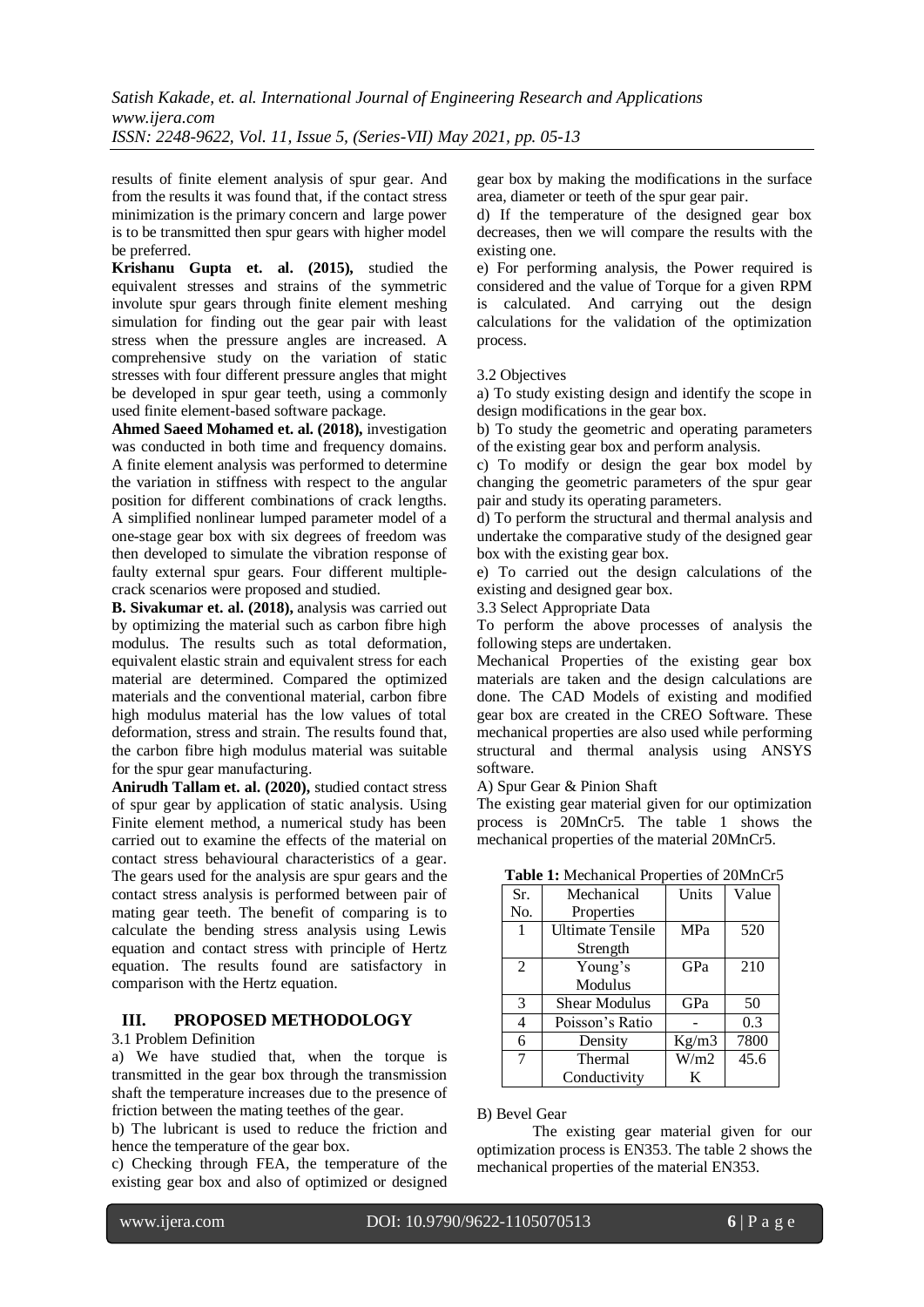| Sr. | Mechanical              | Units      | Value |
|-----|-------------------------|------------|-------|
| No. | Properties              |            |       |
| -1  | <b>Ultimate Tensile</b> | <b>MPa</b> | 1030  |
|     | Strength                |            |       |
| 2   | Young's Modulus         | GPa        | 190   |
| 3   | <b>Shear Modulus</b>    | GPa        | 50    |
|     | Poisson's Ratio         |            | 0.3   |
| 6   | Density                 | Kg/m3      | 8000  |
| 7   | Thermal                 | W/m2       | 11.3  |
|     | Conductivity            | K          |       |

Table 2: Mechanical Properties of EN353

C) Gear box Casing

The existing gear box casing material given for our optimization process is SG Iron 450/15. The table 3 shows the mechanical properties of the material SG Iron 450/15.

**Table 3**: Mechanical Properties of SG Iron 450/15

| Sr. | Mechanical           | Units<br>Value |      |
|-----|----------------------|----------------|------|
| No. | Properties           |                |      |
| 2   | Young's Modulus      | GPa            | 204  |
| 3   | <b>Shear Modulus</b> | GPa            | 79   |
|     | Poisson's Ratio      |                | 0.29 |
| 6   | Density              | Kg/m3          | 7300 |
| 7   | Thermal              | W/m2           | 36   |
|     | Conductivity         | К              |      |

#### **IV. DESIGN CALCULATIONS**

4.1 Design of Spur gear Speed of pinion  $Np = 540$  rpm Power  $p1 = 41.0135$  w velocity ratio  $=\frac{T}{\pi}$  $\frac{I_w}{T_p} = 1.058$ 

Pressure angle  $\phi = 20^{\circ}$ Max safe stress =  $296$  MPa i.e.  $20$  MnCr5 =  $520$ MPa

Shear stress =  $94 \text{ MPa}$  i.e. shear modulus =  $50 \text{ GPa}$ Starting torque is 25 % higher than running torque, Spur gear should be design for power

 $p1 = 1.25 \times 41.035 \times 10^3 = 51266 W$  $m =$  modulus

for the Gear and pinion is  $\mathbf{D}$ 

$$
m_{gear} = \frac{D}{T} = 6.66
$$
  
\n
$$
m_{pinion} = \frac{D}{T} = 6.73
$$
  
\nvelocity of the pitch line  
\n
$$
v = \frac{\pi \times D_p \times N_p}{60} = 3.235 \ m/sec
$$
 (1)

Assume steady load condition and 8-10 hours of service per day the Service Factor  $(Cs)$  is  $Cs =1$ Design tangential tooth load

$$
W_T = \frac{P_1}{V} \times Cs = 15847.29 \text{ N}
$$
 (2)

ordinary cut gear and operating at velocity up to 12.5 m/s

velocity factor  $Cv = \frac{3}{24}$  $\frac{3}{3+V} = 0.4811$  (3)

we know that  $20^0$  involutes tooth from factor for pinion

$$
Y_p = 0.124 - \frac{0.684}{T} = 0.084
$$
 (4)  
b = force width for both pinion and gear  

$$
W_T = Tangential tooth load design
$$

$$
W_T = W_p \times b \times \pi \times m \times Y_p
$$
 (5)

 $b = 17.168 \, \text{mm}$ 

force width =  $6 \times b = 103.00$  mm for other proportion for pinion and gear having  $20^0$ involute teeth

1] Addendum =  $1m = 6$  mm

2] Dedendum =  $1.25m = 1.25 \times 6 = 7.5$  mm working depth =  $2m(m = module) = 12 mm$ minimum total depth =  $2.25m = 2.25 \times 6$  $= 13.5$  mm

$$
Tooth\ thickness = 1.5708m = 1.5708 \times 6
$$

$$
= 9.4248\,mm
$$

$$
minimum \text{ clearance} = 0.25m = 0.25 \times 6
$$

$$
= 1.5 \text{ mm}
$$

Design of pinion shaft

Normal load acting between tooth surfaces  $W_{\mathcal{P}}$ 

$$
W_n = \frac{wr}{\cos \phi} = 16864.33 N
$$
 (6)  
Weight of pinion

$$
W_p = 0.00118 \times Tp \times b \times m^2 = 74.38 N
$$
 (7)  
Resultant load acting on pinion

$$
W_p = \sqrt{W_N^2 + W_p^2 + 2 W_n \times W_p \times \cos \phi}
$$
 (8)  
= 16934.24 N

Assuming that pinion is overhung on shaft taking 100 mm

Bending moment on shaft due to resultant load  $M_1 = Wp \times 100 = 1693424 Nmm$  (9) Twisting moment on shaft

$$
T = W_T \times \frac{p_p}{2} = 907257.35 \text{ Nmm} \tag{10}
$$
  
Equivalent twisting moment (Te)

 $T_e = \sqrt{M^2 + T^2} = 1421145.52 Nmm$  (11) Equivalent twisting moment  $T_e$ 

$$
T_e = \frac{\pi}{16} \times \tau \times d_p^3 \tag{12}
$$

 $d_p = 25.15 \, mm$ Diameter of pinion hub =  $1.8 \times dp$  $= 1.8 \times 25.15 = 45.27 \text{ mm}$  $\overline{L}$ 

length of 
$$
Hub = 1.25 \times dp = 1.25 \times 25.15
$$
  
= 31.43 mm

Design of Gear Shaft

 $W_N = 16864.33$ 

weight of gear

$$
W_G = 0.00118 \times T_G \times b \times m^2 = 78.75
$$
 (13)  
Resultant load acting on gear

$$
W_R = \sqrt{W_N^2 + W_G^2 + 2 W_n \times W_G \times \cos \phi}
$$
 (14)  
= 16938.35 N

Taking over hung as 100 mm

 $M = W_R \times 100 = 1693835 Nmm$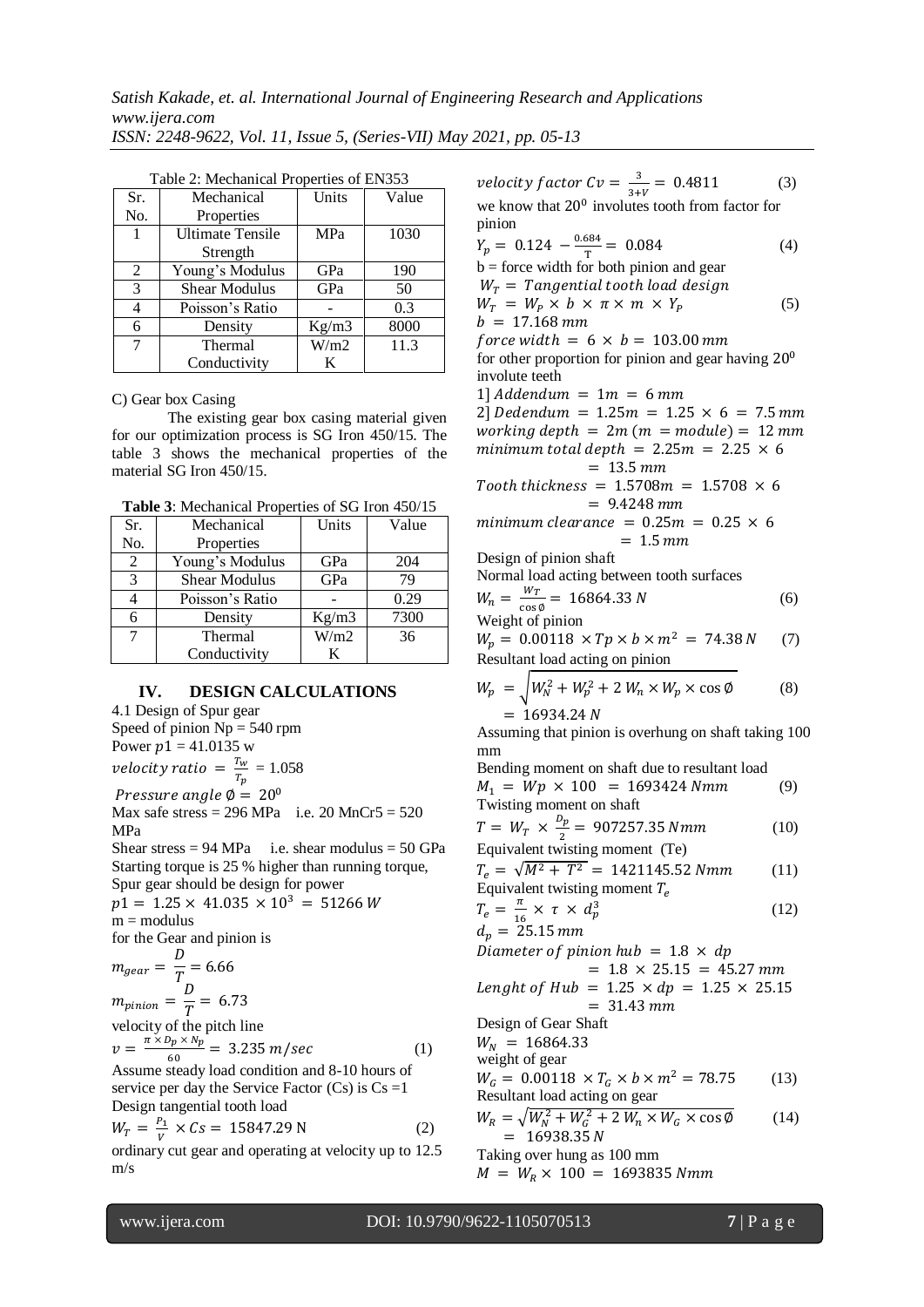Twising moment on shaft  
\nEquivalent twisting moment (Te)  
\nEquivalent working moment T<sub>e</sub>  
\nEquivalent twisting moment T<sub>e</sub>  
\nEquivalent working momentum  
\n
$$
T_e = \sqrt{M^2 + T^2} = 1942456.09
$$
 Nmm  
\nEquivalent twisting moment T<sub>e</sub>  
\n $T_e = \frac{\pi}{6} \times Y = 950820$  Nmm  
\n $T_e = 14$   
\n $T_e = 25.24$  mm  
\n $\theta = 90$   
\n $\theta = 90$   
\n $\theta = 90$   
\n $\theta = 90$   
\n $\theta = 90$   
\n $\theta = 25.30$   
\n $M_p = 52.30$   
\n $M_p = 52.30$   
\n $M_p = 52.30$   
\n $M_p = 52.30$   
\n $M_p = 52.30$   
\n $M_p = 22.30$   
\n $M_p = 22.30$   
\n $M_p = 251.76$  rpm  
\n $M_p = 22.30$   
\n $M_p = 22.30$   
\n $M_p = 22.30$   
\n $M_p = 22.30$   
\n $M_p = 22.30$   
\n $M_p = 22.30$   
\n $M_p = 22.30$   
\n $M_p = 22.30$   
\n $M_p = 22.30$   
\n $M_p = 22.30$   
\n $M_p = 22.30$   
\n $M_p = 22.30$   
\n $M_p = 22.30$   
\n $M_p = 22.30$   
\n $M_p = 22.30$   
\n $M_p = 22.30$   
\n $M_p = 22.30$   
\n $M_p = 22.30$   
\n $M_p = 22.30$   
\n $M_p = 22.30$   
\n $M_p = 22.30$   
\n $M_p = 22.30$ 

$$
W_T = \frac{r}{\frac{D_G}{2}} = 25.9 \times 10^3 N \tag{24}
$$

Pitch line velocity

Figure 1: CAD model of spur gear z=17

(26)

(27)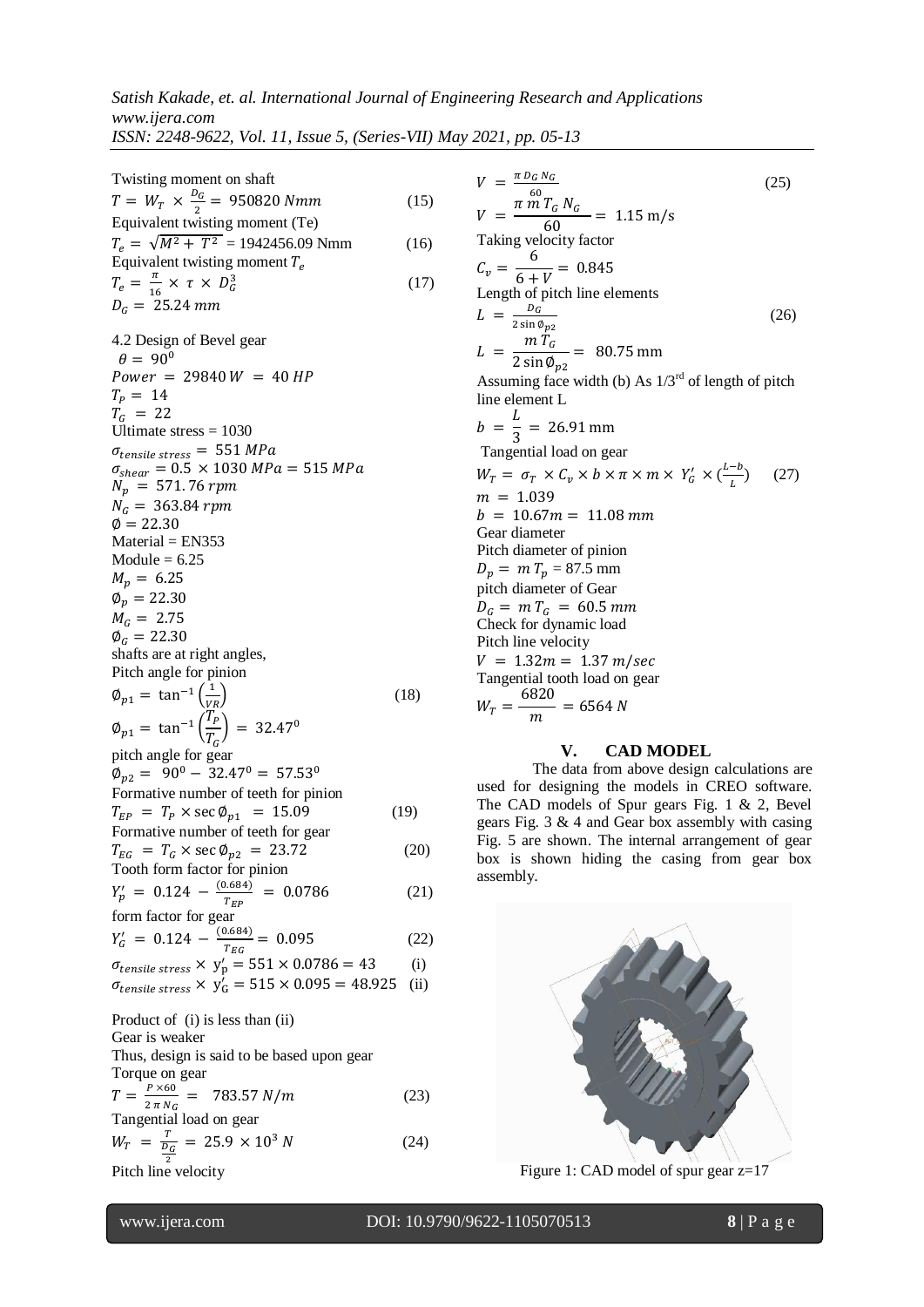

Figure 2: CAD model of spur gear  $z = 18$ 



Figure 3: CAD model of bevel gear z-22



Figure 4: CAD model of bevel gear z-14



Figure 5: internal arrangement of gear box

According to the problem statement mentioned, we have mainly focused on the temperature reduction inside the gear box assembly by changing the dimensional parameters of the spur gear pair. Thus, we have increased the surface area of the designed CAD model see Fig. 7 and performed the structural analysis of this optimized gear pairs. From the results of the structural analysis see Fig. 10 & Fig. 11, the gear box with optimized spur gear pair has shown the less values of maximum von-mises stresses and shear stresses than the existing gear box. So, the optimized gear box obtained has been considered for thermal analysis.

Surface area of the gears has been increased by changing the radius of curvature of the gears. To validate the changes made in the radius of curvature, the contact stress of the gear pair is calculated and compared.

CAD Model of the Spur Gear Before changes made in the Radius of Curvature and the Curve Length.



Figure 6: mentioning length  $l = 4.788$ 

The contract stress is given by the formula.

$$
\sigma_H = \sqrt{\frac{F_n \times (\frac{1}{P_1} + \frac{1}{P_2})}{\pi \times \left[\frac{1 - \mu_1^2}{E_1} + \frac{1 - \mu_2^2}{E_2}\right] \times L}}
$$
(28)

## www.ijera.com DOI: 10.9790/9622-1105070513 **9** | P a g e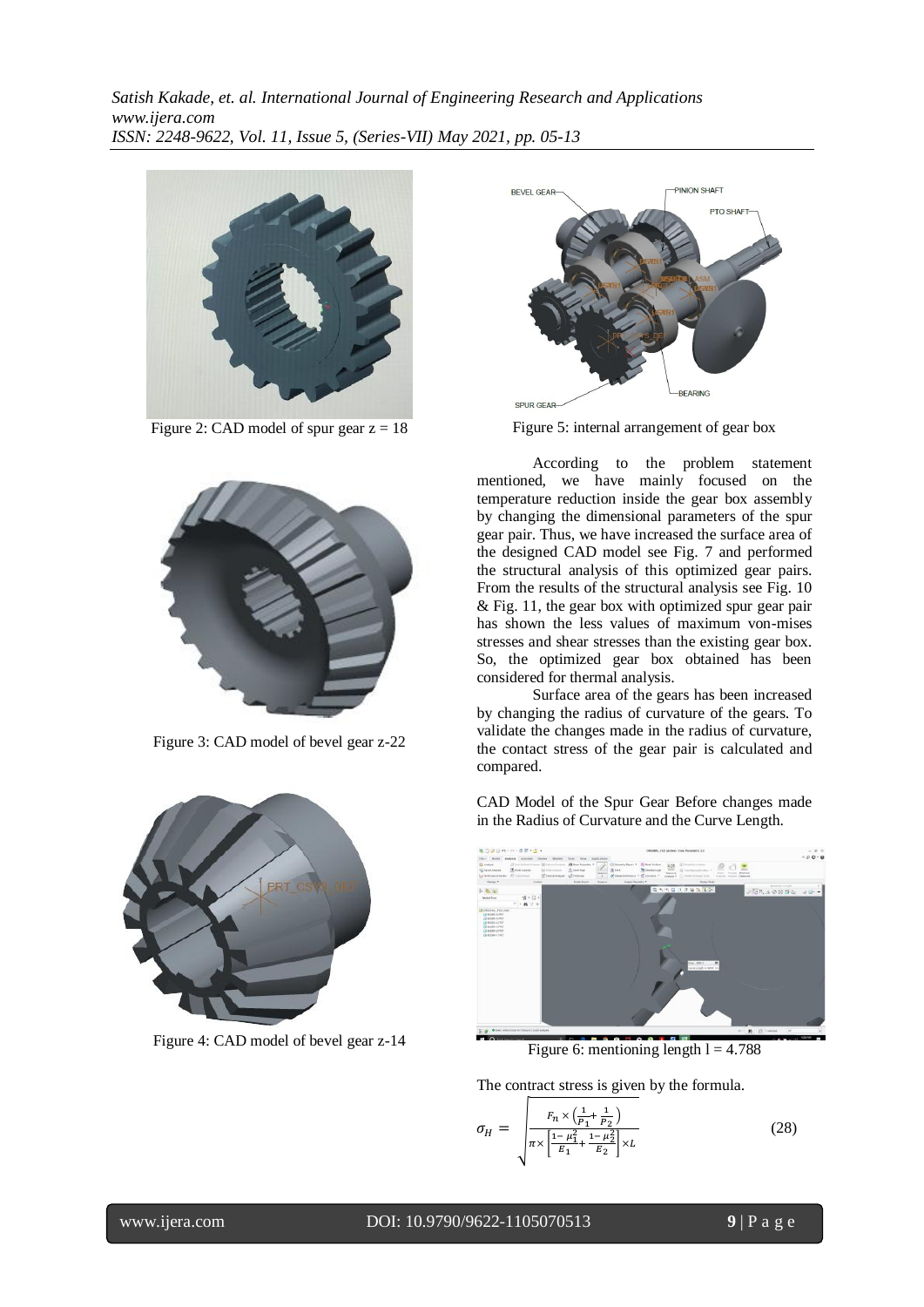$E1 =$ Elastic module of pinion E2 = Elastic module of Gear  $Fn = Normal Force \, acting on \, gear \, pair$ P1 and  $P2 =$  Curvature radius of pinion and gear  $L =$  total carrying length  $P_1 = 2.174 \, mm$  ;  $F_n = 15847.29 N;$  $L = 4.788$  $\sigma_H =$  = 9.076 × 10<sup>3</sup> N/mm<sup>2</sup> (29)

CAD Model of the Spur Gear pair after changes made in the Radius of Curvature and the Curve Length. Length was reduced and radius of curvature was increased which leads to the increase in the surface area.



Figure 7: change made in length  $l = 4.329$ 

$$
\rho_1 = 3.613 \n\rho_2 = 4.434 \nL = 4.329 \n\sigma_H = 8.022 \times 10^3 \text{ N/mm}^2
$$
\n(30)

From the calculations, the contract stresses before modification (29) and after modification (30) are compared. Now, we can say that, the stress is minimum when the radius of curvature is increased, which in turn results in increase of surface area. So, the CAD model Fig. 7 has been taken for the structural and thermal analysis performed in ANSYS.

## **VI. RESULTS AND DISCUSSIONS**

After performing the structural and thermal analysis over the optimized gear box following results were recorded through ANSYS software. The structural analysis was performed by using the boundary conditions of the gear box. The rotational twisting moment on the transmission shaft was in all six degrees of freedom, only rotational degree was allowed while the other five were locked.

While during the Thermal Analysis, the boundary conditions, i.e. heat transfer co-efficient and the thermal conductivity of the material of components was used.

Finally, the results of the structural and thermal analysis were recorded and compared with the results of the analysis before modifications.

#### Structural Analysis Results

In Structural Analysis of the gear box, we have focused mainly on the results of the Shear and Von-mises stresses as all over the assembly, only rotational twisting moment over the shaft is considered throughout the complete analysis.

#### A) Results of the Existing Gear box Assembly



Figure 8: von mises stress



Figure 9: shear stress

B) Results of the gear box assembly when the Spur Gear pair was optimized and the bevel gear pair dimensions were not changed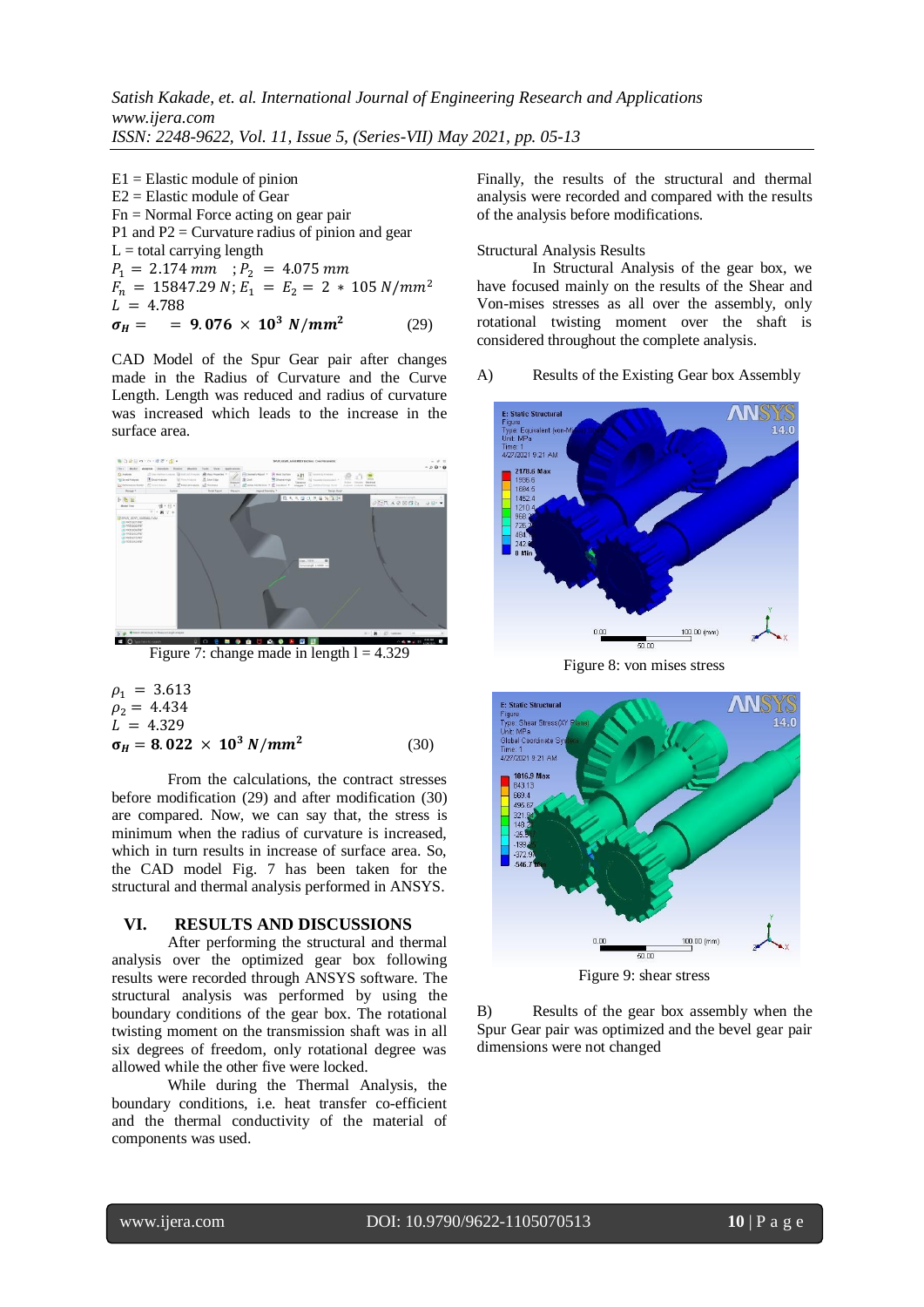

Figure10: von mises stress



Figure11: shear stress

#### Thermal Analysis Results

During the thermal analysis of the gear box, we have focused mainly on the temperature reduction of the gear box. For this purpose, the changes were made in the designs i.e. dimensions of the spur gear pair. So, the results of the gear box with optimized spur gear pair were compared with the gear box before modifications. And it is found that, the maximum values of von-mises and shear stresses after modifications of the spur gear pair are less.

Temperature distribution of gear box Assembly Results**:**



Figure 12: before modification



Figure 13: after modification

#### **Table 4:** Structural Analysis Results

|                | Existing Gear box                             |                                 | <b>Optimized Gear</b>                         |                                 |
|----------------|-----------------------------------------------|---------------------------------|-----------------------------------------------|---------------------------------|
|                |                                               | Assembly                        |                                               | box Assembly                    |
| Sr.<br>No.     | Von<br><b>Mises</b><br><b>Stress</b><br>(MPa) | Shear<br><b>Stress</b><br>(MPa) | Von<br><b>Mises</b><br><b>Stress</b><br>(MPa) | Shear<br><b>Stress</b><br>(MPa) |
| 1              | 242                                           | $-372$                          | 230                                           | $-461$                          |
| $\overline{2}$ | 484                                           | $-199$                          | 461                                           | $-301$                          |
| 3              | 726                                           | $-25$                           | 692                                           | $-142$                          |
| 4              | 968                                           | 148                             | 923                                           | 17                              |
| 5              | 1210                                          | 321                             | 1154                                          | 176                             |
| 6              | 1452                                          | 495                             | 1385                                          | 336                             |
| 7              | 1694                                          | 669                             | 1616                                          | 495                             |
| 8              | 1936                                          | 843                             | 1847                                          | 655                             |
| 9              | 2178                                          | 1016                            | 2078                                          | 814                             |

www.ijera.com DOI: 10.9790/9622-1105070513 **11** | P a g e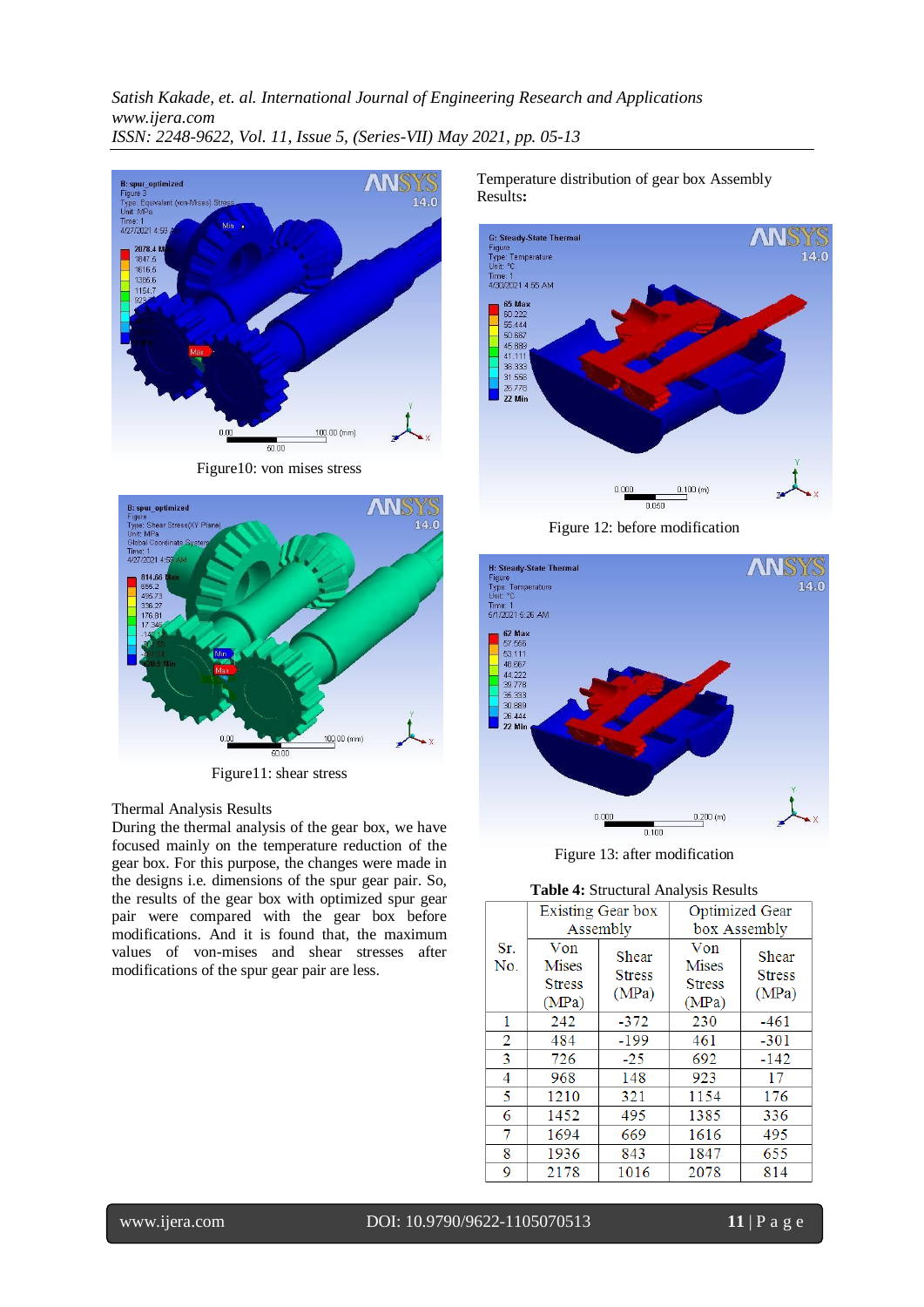| $\ldots$       |                         |                     |
|----------------|-------------------------|---------------------|
|                | Temperature             | Temperature         |
| Sr.            | Distribution            | <b>Distribution</b> |
| No.            | <b>Before</b>           | After Modification, |
|                | Modification, $(^{0}C)$ | $(^{0}\mathrm{C})$  |
|                | 22                      | 22                  |
| $\overline{2}$ | 26                      | 26                  |
| 3              | 31                      | 30                  |
| 4              | 36                      | 35                  |
| 5              | 41                      | 39                  |
| 6              | 45                      | 44                  |
| 7              | 50                      | 48                  |
| 8              | 55                      | 53                  |
| 9              | 60                      | 57                  |
| 10             | 65                      | 62                  |

#### **Table 5:** Thermal Analysis Results

# **VII. CONCLUSION**

From the results of structural analysis, we can conclude that, when the surface area of the spur gear pair is increased by changing the radius of curvature, the shear stresses as well as von-mises stresses are decreased. The maximum values of vonmises stresses and shear stresses before modifications of the gear box are 2178 MPa and 1016 MPa respectively. While the maximum values of vonmises stresses and shear stresses after modifications are 2078 MPa and 814 MPa respectively. The boundary conditions considered, while performing the structural analysis were rotational twisting movement over the shaft, torque for the motor power of 41 KWatts and speed of 540 rpm. Thermal analysis of the existing gearbox was performed by considering the boundary conditions of heat transfer coefficient, whose value is 11.53 W/m²·°C and the ambient temperature of the gear box casing to be  $22^{\circ}$ C. From the results of thermal analysis of the optimized design, we can conclude that when the modified spur gear arrangement is taken, it leads to change in the value of heat transfer coefficient to 11.63 W/m²·°C. This certain change in the heat transfer coefficient leads to decrease the temperature inside the designed gear box and was found to be  $62^0$ C after modification.

#### **REFERENCES**

- [1]. Prateek Srivastava, Rishabh, Zubair Irshad, Pankaj Kumar Singh, "Static Analysis on Bevel Gear Using Structural Steel, Gray Cast Iron, And Stainless Steel", International Journal of Scientific Development and Research, Volume 3, Issue 5, May 2018
- [2]. Ahmed Saeed Mohamed, Sadok Sassi, Mohammad Roshun Paurobally, "Model-Based Analysis of Spur Gears' Dynamic Behavior in the Presence of Multiple Cracks", Shock and Vibration, vol. 2018, Article ID

1913289, 20 pages, 2018. https://doi.org/10.1155/2018/1913289

- [3]. Li Cheng, Lishun Chen, Silu Li, Tao Liang, "Fault Analysis on Bevel Gear Teeth Surface Damage of Aeroengine", IOP Conf. Series: Materials Science and Engineering 274 (2017) 012103 doi:10.1088/1757-899X/274/1/012103
- [4]. M. Kishore Kumar, P. Purushotama Anil Kumar, "Design and Contact Stress Analysis of a Straight Bevel Gear", International Journal & Magazine of Engineering, Technology, Management and Research, Volume 4, Issue 8, 2017
- [5]. Praveen Kulkarni, Hanamant Yaragudri, Umar Farooq M A, "Contact Stress Analysis and Optimization of Bevel Gear Pairs by Theoretical and FEA", International Journal of Latest Technology in Engineering, Management & Applied Science (IJLTEMAS), Volume VI, Issue VIII, August 2017
- [6]. Ms. Nilesha U. Patil, Mr. Sunil P. Chaphalkar,Mr. Gajanan L. Chaudhari, "Stress Analysis of Spur Gear by using Different Materials: A Review", International Conference on Ideas, Impact and Innovation in Mechanical Engineering (ICIIIME 2017), Volume: 5 Issue: 6, June 2017
- [7]. S Rajeshkumar and R Manoharan 2017 "Design and analysis of composite spur gears using finite element method", IOP Conf. Ser.: Mater. Sci. Eng. 263 062048
- [8]. B. Sivakumar, I. Joe michael, "Design and Stress Analysis Of Spur Gear", International Research Journal of Engineering and Technology (IRJET), Volume: 05, Issue: 05, May 2018
- [9]. Narendra Sharma, D.V.S. Chauhan, "Design & analysis Of Bevel Gear for Dynamic and Wear Loading using geometrical programming", International Journal of Innovative Science, Engineering & Technology, Vol. 3 Issue 7, July 2016.
- [10]. Sachin Gupta, Dr. P.S Chauhan, Prof.Juber Hussain, "Stress Analysis of Bevel Gear Tooth using FEA", International Journal of Engineering Technology Science and Research,Volume 3, Issue 5, May 2016.
- [11]. Engr. Rufu Parveen Kumar s Ogbuka Chime ,Mnse , Mnimeche, Engr. Samuel I. Ukwuaba, Fnse Fnimeche, Prof. Abdulrahim Abdulbaqi Toyin, Mnse, Benjamin Ibe Chukwu, "Design, Modeling, Application and Analysis of Bevel Gears", Vol. 6, Issue 4, (Part - 3) April 2016, pp.44-52